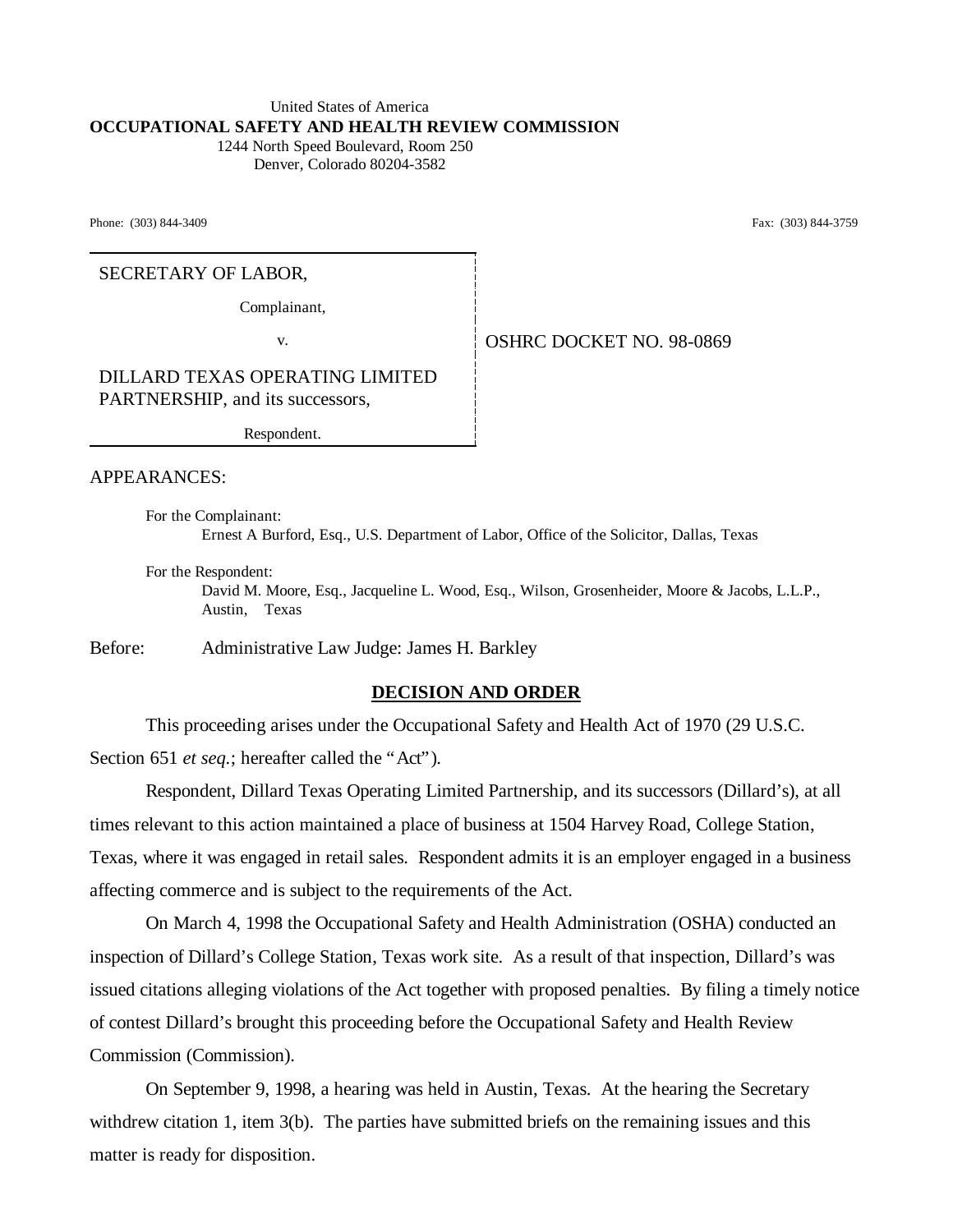#### **Alleged Violation of 1910.22(b)(1) & 1910.141(a)(5)**

Citation 1, item 1a and 1b were grouped because they involve similar and/or related hazards.

Those items state:

## **Citation 1, item 1a**

29 CFR 1910.22(b)(1): Aisle(s) or passageway(s) were not kept clear and in good repair with no obstructions across or in aisles that could create a hazard:

(a) In the dock area, repair to the foundation did not provide a level walking working surface. (b) At the Dresses entrance, damage to the foundation caused gaps in the floor tile which presented a tripping hazard.

### **Citation 1, item 1b**

29 CFR 1910.141(a)(5): Enclosed workplace(s) were not so constructed, equipped, and maintained to prevent the entrance or harborage of rodents, insects, or other vermin:

(a) At entranceways and on outside walls of the building, the brick wall's structural integrity was compromised, causing openings and cracks where pests may enter.

### *Facts*

Compliance Officer (CO) Elizabeth Slatten testified that cracks in the foundation in Dillard's dock area created a  $\frac{1}{2}$  - 3/4" change in elevation on which employees could trip or stub their toes as they maneuvered merchandise through the area on mechanical hand trucks and Z-racks (Tr. 9-10, 12, 54; Exh. R-29). Debbie Hoffman, Dillard's operations manager, acknowledged the existence of the cracks (Tr. 14, 76). Hoffman testified that Dillard's had attempted to level out the crack with a concrete patch (Tr. 76). Statten stated that Dillard's attempts to patch the cracks with concrete had not abated the hazard (Tr. 11). Approximately four employees were exposed to the hazard throughout their shifts (Tr. 12). The dock area was congested and cluttered (Tr. 13).

Slatten testified that in the dress entrance a parquet tile floor had separated, creating a similar tripping hazard (Tr. 11, 54-55). Employees told Slatten that they had themselves slipped or tripped on the cracked floor, or knew of others who had fallen there (Tr. 13). Hoffman testified that stock was not moved over the parquet flooring (Tr. 77).

Dillard's admits, that the brick veneer of the store was cracked (Tr. 14). CO Slatten testified that the cracks were between one and four inches; at one point there was a six inch crack in a door (Tr. 21-22). Hoffman stated that the cracks were due to a shifting foundaton. Though old cracks were caulked, new cracks have appeared since (Tr. 77). Slatten admitted that Dillard's had repaired or attempted to repair some of the cracks, *i.e.* in the dock area (Tr. 22). Slatten did not know whether the cracks penetrated both the exterior and interior walls of the store (Tr. 56). Hoffman testified that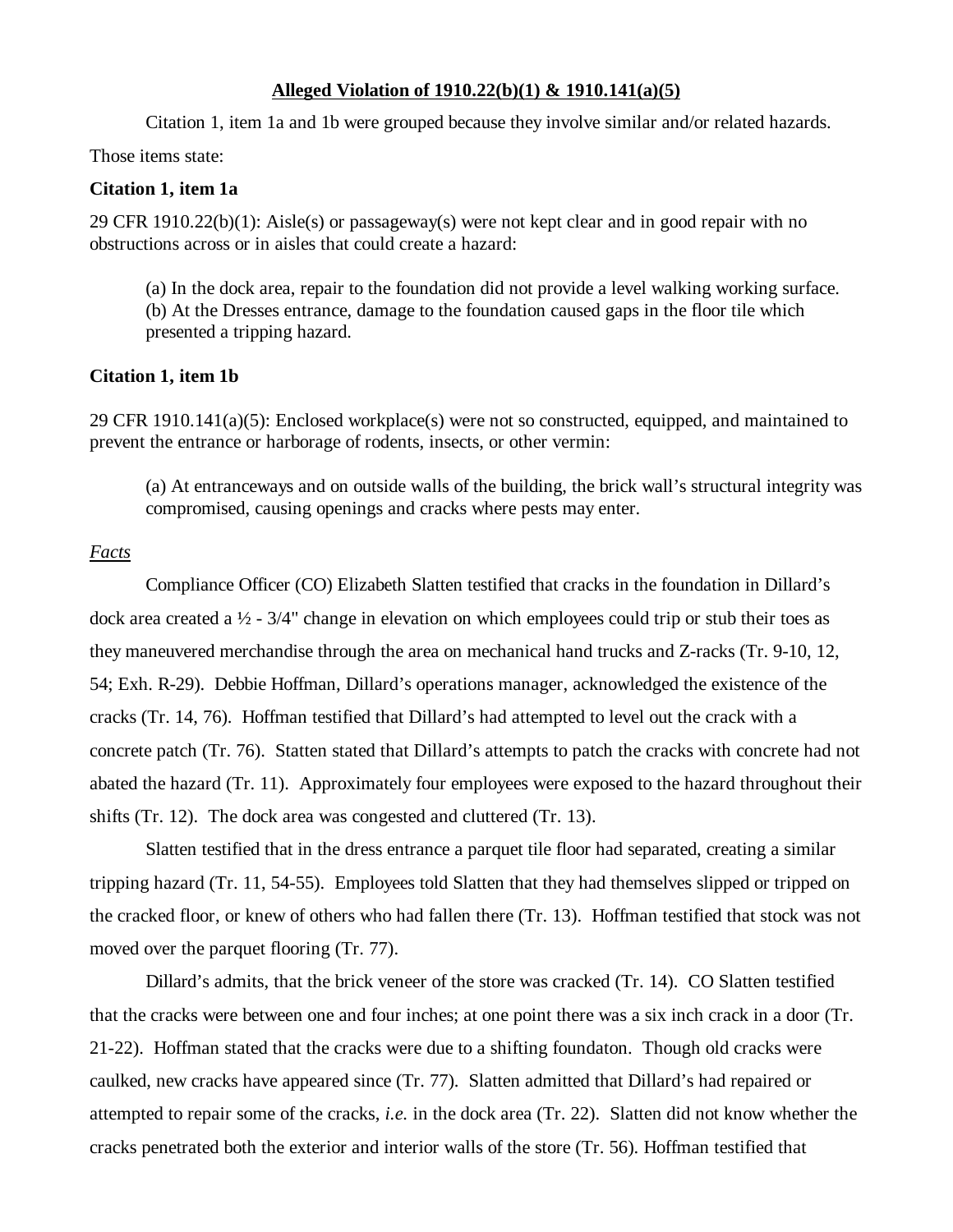Dillard's had no problem with rodents, and that Dillard's exterminates monthly (Tr. 78). One employee told Slatten she had seen roaches in the store (Tr. 57). Slatten looked for, but did not observe any pests in the area (Tr. 22-23).

#### *Discussion*

### **Citation 1, item 1a**

Section 1910.22(b)(1) provides, in relevant part:

. . .Aisles and passageways shall be kept clear and in good repairs, with no obstruction across or in aisles that could create a hazard.

The cited standard is applicable to the dock area and dress entrance. Those areas are passageways, used for foot traffic and/or the movement of stock. The areas were not in good repair, in that cracks in the flooring created a tripping hazard.

Dillard's argues that correction of the cited conditions is infeasible in that nothing short of demolition of the building would solve the problem. Dillard's unsupported assertion is insufficient to establish the affirmative defense. *See; V.I.P. Structures, Inc.,* 16 BNA OSHC 1873, 1994 CCH OSHD ¶30,485 (No. 91-1167, 1994).

The Secretary has established the violation.

### **Citation 1, item 1b**

Section 1910.141(a)(5) provides:

Every workplace shall be so constructed, equipped, and maintained, so far as reasonably practicable, as to prevent the entrance or harborage of rodents, insects, and other vermin. A continuing and effective extermination program shall be instituted where their presence is detected.

The record establishes that Dillard's maintains its exterior insofar as it is reasonably practicable, caulking cracks which appear as a result of a shifting foundation. Moreover, Dillard's has a monthly extermination program to eliminate any pests which may be detected. The Secretary has failed to prove the cited violation by a preponderance of the evidence.

Citation 1, item 1b is vacated.

## *Penalty*

 A combined penalty of \$1,350.00 was proposed for the violations alleged at item 1a and 1b. Item 1b was vacated. CO Slatten testified that the gravity of item 1a was low. Slatten stated that if any of the employees in the area tripped, they could suffer a knee injury such as a strain or sprain (Tr. 18). Slatten believed that approximatley 20 employees were exposed to tripping hazards (Tr. 18); however,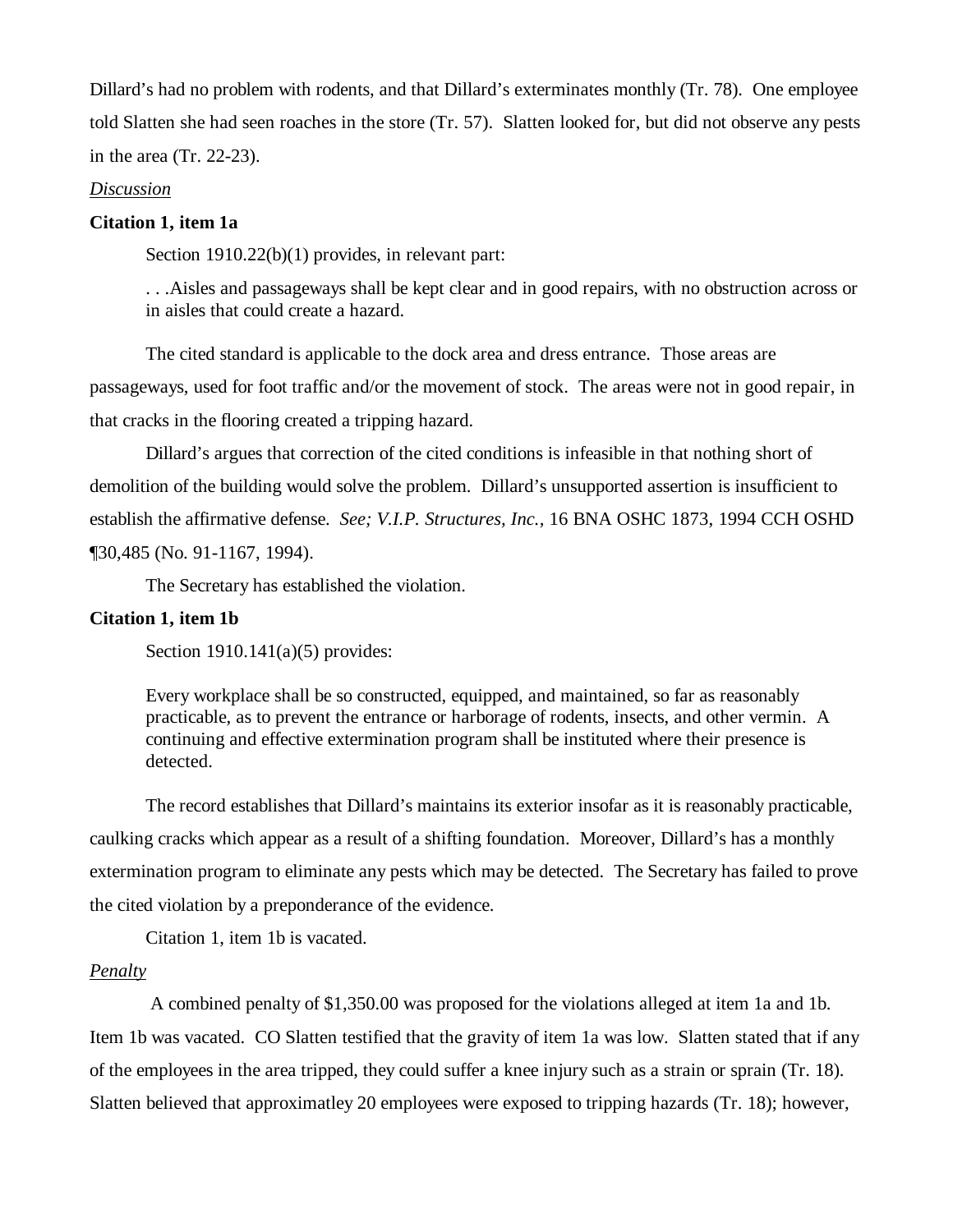Hoffman testified that four to six employees work in the dock area at any given time, and only three employees total work in the dresses area (Tr. 76).

The violation was improperly classified as "serious" in that the violative condition or practice does not give rise to a substantial probability of death or serious physical harm as required by §17k of the Act. In addition, the number of employees exposed to the violation was overstated for purposes of the gravity based penalty calculation. Finally, Slatten wrongly believed that Dillard's was not entitled to any reduction of the penalty for good faith because of deficiencies in its emergency action plan (Tr. 19- 20). Rather, Dillard's should be given credit for good faith because it made substantial efforts to protect employees, as set forth in its emergency action plan. The shortcomings in the action plan are the subject of citation 1, item 3, and Dillard's should not be penalized twice for those deficiencies.

A 10% reduction was recommended for history; Dillard's had no record of prior citations (Tr.

20).

Taking into account the relevant factors, I find that a penalty of \$50.00 is appropriate.

## **Alleged Violation of 1910.36(d)(2) & 1910.37(k)(2)**

Citation 1, items 2a and 2b were grouped because they involve similar or related hazards. Those items allege:

### **Citation 1, item 2a**

29 CFR 1910.36(d)(2): Automatic sprinkler system(s) fire detection and alarm system(s), exit lighting, fire door(s), or other item(s) of equipment, were not maintained continuously in proper operating condition:

(a) At the Dresses entrance discharging to the parking lot, the doors did not properly fit the door frames.

### **Citation 1, item 2b**

29 CFR 1910.37 $(k)(2)$ : Means of egress were not continuously maintained free of obstructions or impediments to full instant use in the case of fire or other emergency:

(a) At the exits discharging to the parking lots and into the mall, the doors were locked before business hours, without provision for unhindered use of the exits.

### *Facts*

CO Slatten stated that once the doors at the dress entrance were closed, they would not open without the use of considerable force (Tr. 25). Slatten could see that Dillard's had attempted to shave down and round off the doors, but had not alleviated the problem (Tr. 59). Slatten stated that the doors are normally left ajar for customers; however, outside of store hours the doors are closed (Tr. 24-25).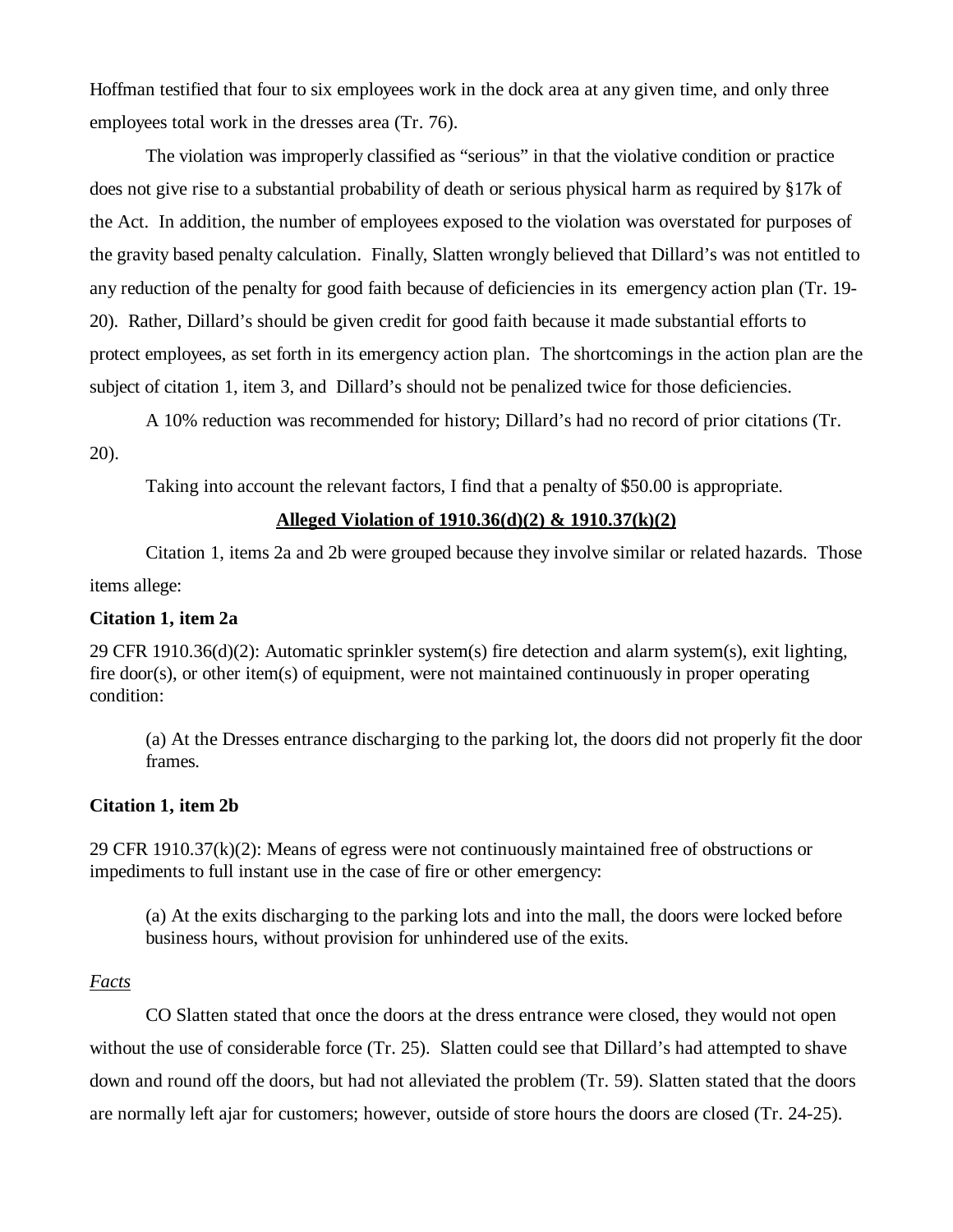Slatten believed that employees attempting to exit the store would be impeded by the doors sticking in their frames (Tr. 26). The cited doors are signed as exits, but are not fire doors (Tr. 26, 58).

Slatten testified that Dillard's management admitted they locked the glass doors to the parking lot, and the sliding doors to the mall outside of business hours (Tr. 27-28). Keys for the doors are kept at the service desk; salaried managers have keys, as does the maintenance engineer (Tr. 30, 79). When the parking lot and mall doors are locked, one door at the dock remains available for emergency egress (Tr. 28-29). The dock door is equipped with a panic bar which, if pressed for 15 seconds, will unlock the door (Tr. 29). The door can also be opened by means of a fire pull near the door, or with a buzzer by personnel who monitor the door by video camera (Tr. 85). Finally, the door opens automatically when the alarm system sounds (Tr. 85). Employees are exposed to the cited hazard for 15 to 30 minutes before opening, and approximately an hour after closing, as well as during inventory (Tr. 60).

Hoffman testified that it is necessary to keep the store doors locked outside of business hours to protect the employees and the inventory (Tr. 79, 81). Statten stated that the hazard can be abated by installing at least one door in each series of doors which is capable of being outfitted with panic equipment (Tr. 31).

#### *Discussion*

### **Citation 1, item 2a**

Section 1910.36(d)(2) provides:

Every automatic sprinkler system, fire detection and alarm system, exit lighting, fire door, and other item of equipment, where provided, shall be continuously in proper operating condition.

The cited standard applies to equipment that is installed in workplaces to control heat sources, or to detect fuel leaks or excessive temperatures. *See* Appendix to subpart E, ¶5. Because the doors at the dress entrance are not fire doors, the cited standard is inapplicable.

Citation 1, item 2a is vacated.

#### **Citation 1, item 2b**

Section  $1910.37(k)(2)$  provides:

Means of egress shall be continuously maintained free of all obstructions or impediments to full instant use in the case of fire or other emergency.

The locked main and mall doors are normally utilized as exits. Locking the doors outside of business hours limits employee's escape routes to only one of four customary exits. The Commission has held, in *Gould d/b/a/Gould Publications*, 16 BNA OSHC 1925, 1994 CCH OSHD ¶30,502 (No. 89-2033), that a locked door in a 60' x 60' room "could prevent the quick escape of any of the four employees who regularly work in the room and would be accustomed to the door being unlocked." *Id.*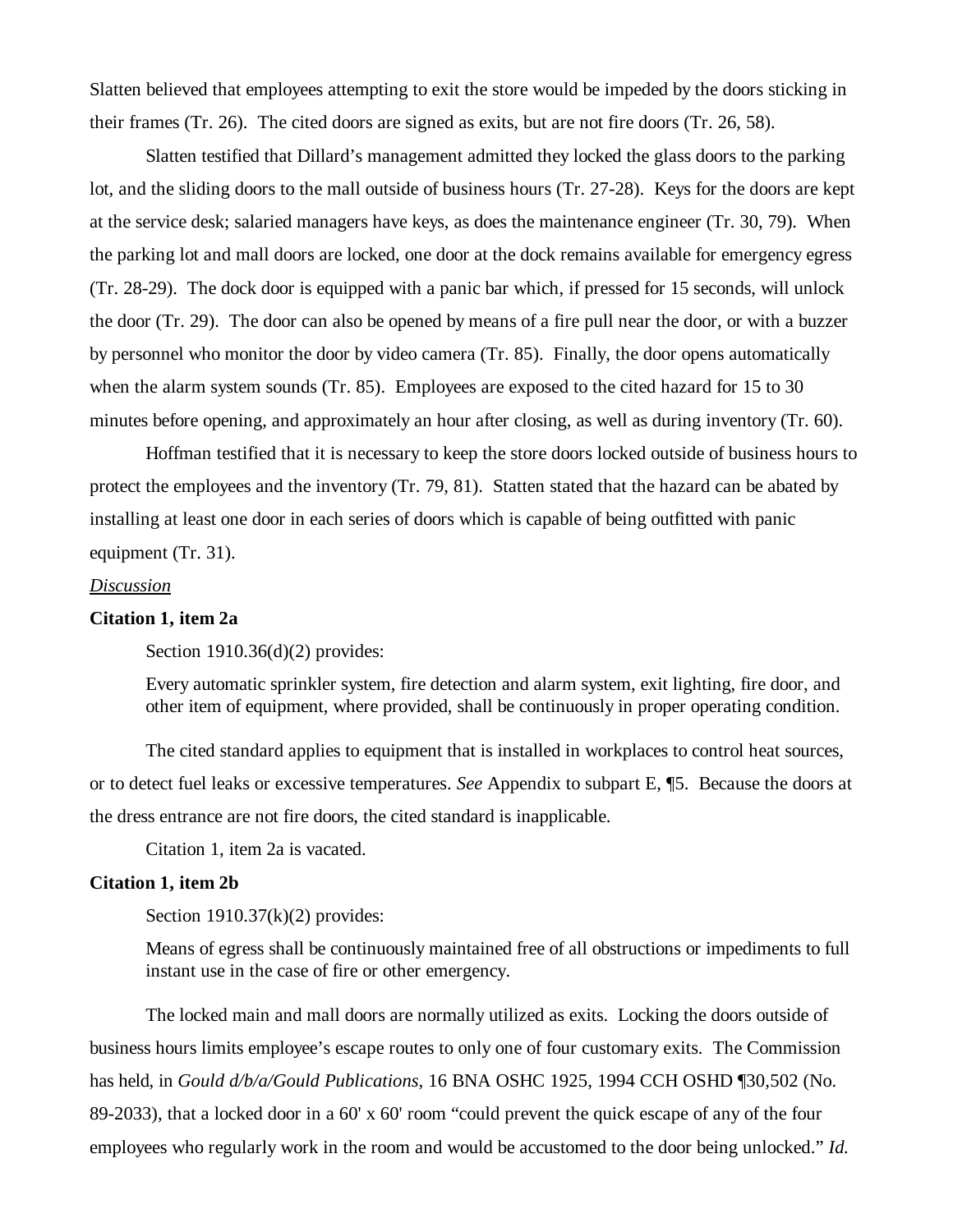at 1925. The Commission found that the availability of two other routes to the outside did not eliminate the hazard posed by the locked door.

Based on Commission precedent, I find that the locked doors do impede employees' full and instant use of the means of egress during non-business hours. Because locking the doors prevents immediate emergency egress, the facts support the cited violation. As cited, however, any abatement of the violation will either conflict with, or duplicate items 3(a) and 3(b). Items 3(a) and 3(b) require Dillard's to provide for unhindered emergency exit during non-business hours, while the doors are locked for security reasons (as well as to inform employees how to override the time delay lock on the dock door). Citation items 3(a) and (b) suggest that Dillard's current practice of locking the main and mall entrances, as well as the presence of a time delay on the dock door panic bar, are acceptable so long as provisions are made for ensuring unhindered emergency egress through the main doors during hours that the doors are locked, and the procedures for exiting through the dock door are explained. If OSHA is requiring that the cited doors be unlocked to abate item 2b, items 3(a) and 3(b) are in conflict; if Dillard's can abate item 2b by making other provisions for employees' use of the exits, items 3(a) and 3(b) are duplicative.

I am mindful that the Commission Rules provide for the pleading of alternative and conflicting theories of a case. In OSHA litigation, however, the citation must inform the cited employer of the precise nature of the cited hazard, and provide some guidance as to the abatement necessary to eliminate that hazard<sup>1</sup>. Accordingly, at some point between the issuance of the citation and conclusion of litigation, inconsistencies in the citation and pleadings must be resolved, so that the employer knows what is required of it under the Act. While it is preferable that the Secretary resolve such conflicts, in this case she has not done so, either at the hearing, or in her brief, and that task falls to this judge.

Should citation 1, item 2(b) be affirmed, Dillard's would be constrained to replace the glass main and mall exit doors with doors that can be equipped with panic bars, and remove the time delay from the panic bar on the dock doors, a solution which will place a significant financial burden on Dillard's<sup>2</sup>. Citation 1, items 3(a) and (b), however, suggest that the cited hazard may also be abated by making other provisions for employee emergency access, including such provisions in the emergency action plan and providing adequate safety instruction signage. The abatment will, apparently, eliminate the cited

<sup>&</sup>lt;sup>1</sup> Under §17(d) of the Act, an employer is liable for additonal penalties of up to \$1,000 per day for failure to correct cited violations.

 $2^2$  A second Dillard's store has been cited with similar inconsistent citations in the companion case at Docket Number 98-0867. Affirmation of this citation could result in OSHA's inspection of Dillard's stores nationwide, seeking to exact the same abatement.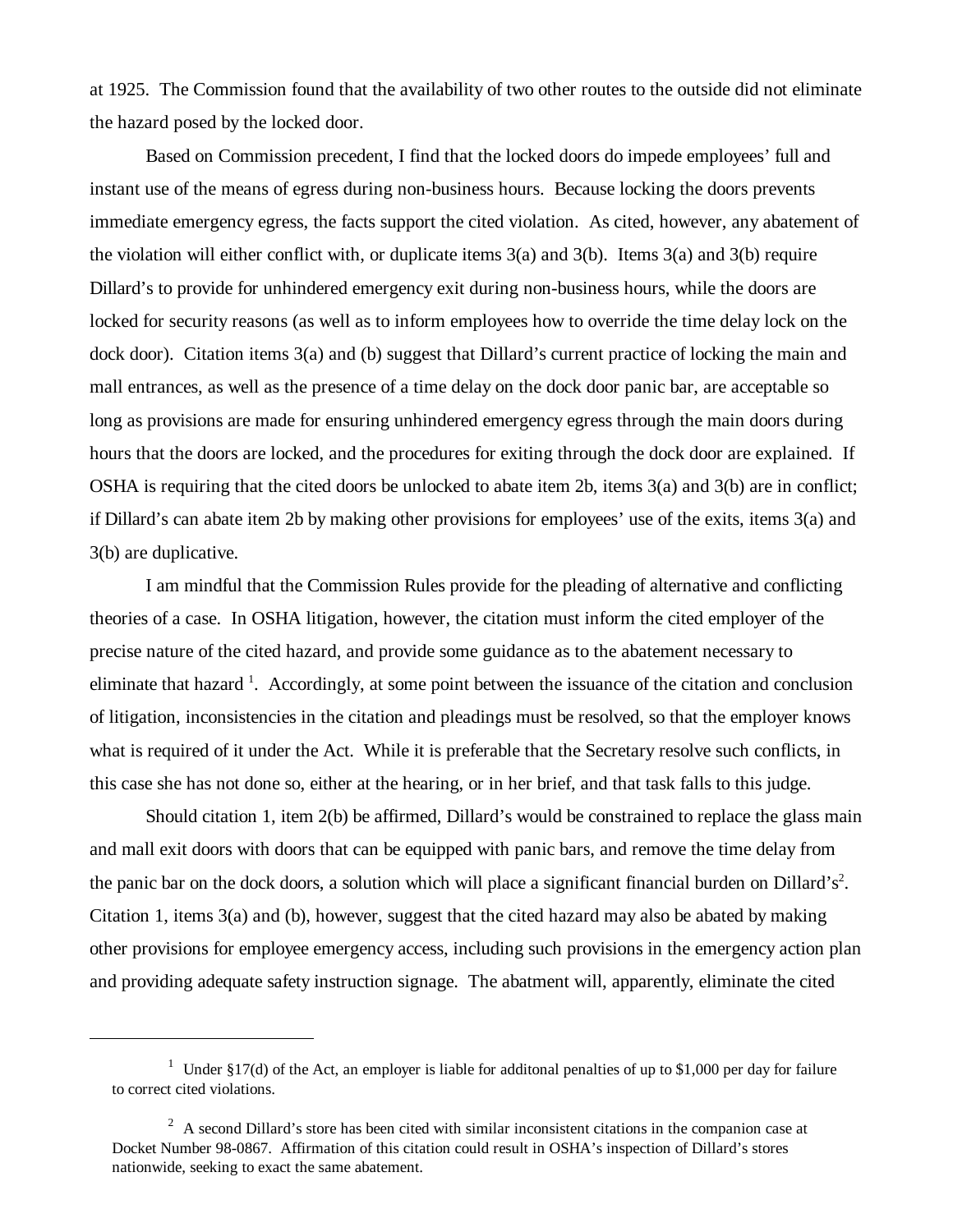hazard at considerably less cost to Dillard's. For the reasons cited above, citation 1, item 2(b) will be vacated.

# **Alleged Violation of 1910.38(a)(1) and 1910.145(c)(3)**

Items 3a through 3c were grouped for penalty assessment because they involve similar or related hazards that may increase the potential for injury resulting from an accident.

## **Citation 1, item 3a**

29 CFR 1910.38(a)(1): The emergency action plan required by 29 CFR 1910.157(a) or (b) when the employer has elected to partially or totally evacuate the workplace in the event of a fire emergency, or required by 29 CFR 1910.160 $(c)(1)$ , did not cover the designated actions that the employer or employees must take to ensure employee safety from the fire and other emergencies:

(a) At the workplace, the plan did not provide for unhindered emergency egress procedures during hours when doors are locked for security reasons.

(b) In the dock area, the plan did not explain that the dock exit door can be opened by steady pressure for 15 seconds in emergencies.

# **Citation 1, item 3b**

29 CFR 1910.145(c)(3): Safety instruction sign(s) were not used where there was a need for general instructions and suggestions relative to safety measure(s):

(a) Adjacent to the release device, the dock exit door did not have a placard or sign containing instructions as follows:

## "PUSH UNTIL ALARM SOUNDS. DOOR CAN BE OPENED IN 15 SECONDS."

## *Facts*

CO Slatten testified that Dillard's emergency action plan contained no reference to procedures to be followed outside of business hours (Tr. 31). Slatten stated that because the nearest exit could be locked, the plan should have spelled out for employees how and where to most rapidly exit the structure (Tr. 32). The plan did not alert employees that the dock door could be opened by exerting steady pressure on it (Tr. 32).

Dillard's dock supervisor told Slatten that employees were not aware that the dock door could be opened by pressing the panic bar continuously for 15 seconds (Tr. 33). Employees were not informed that the door automatically opens in the event of a fire alarm, or that the door can be opened with an emergency pull by the side of the door (Tr. 62-63). Slatten stated that employees might abandon the door to look for another way out (Tr. 35). Dillard's told Slatten that the door was constantly attended by means of a video camera, and that the attendant could buzz the door open in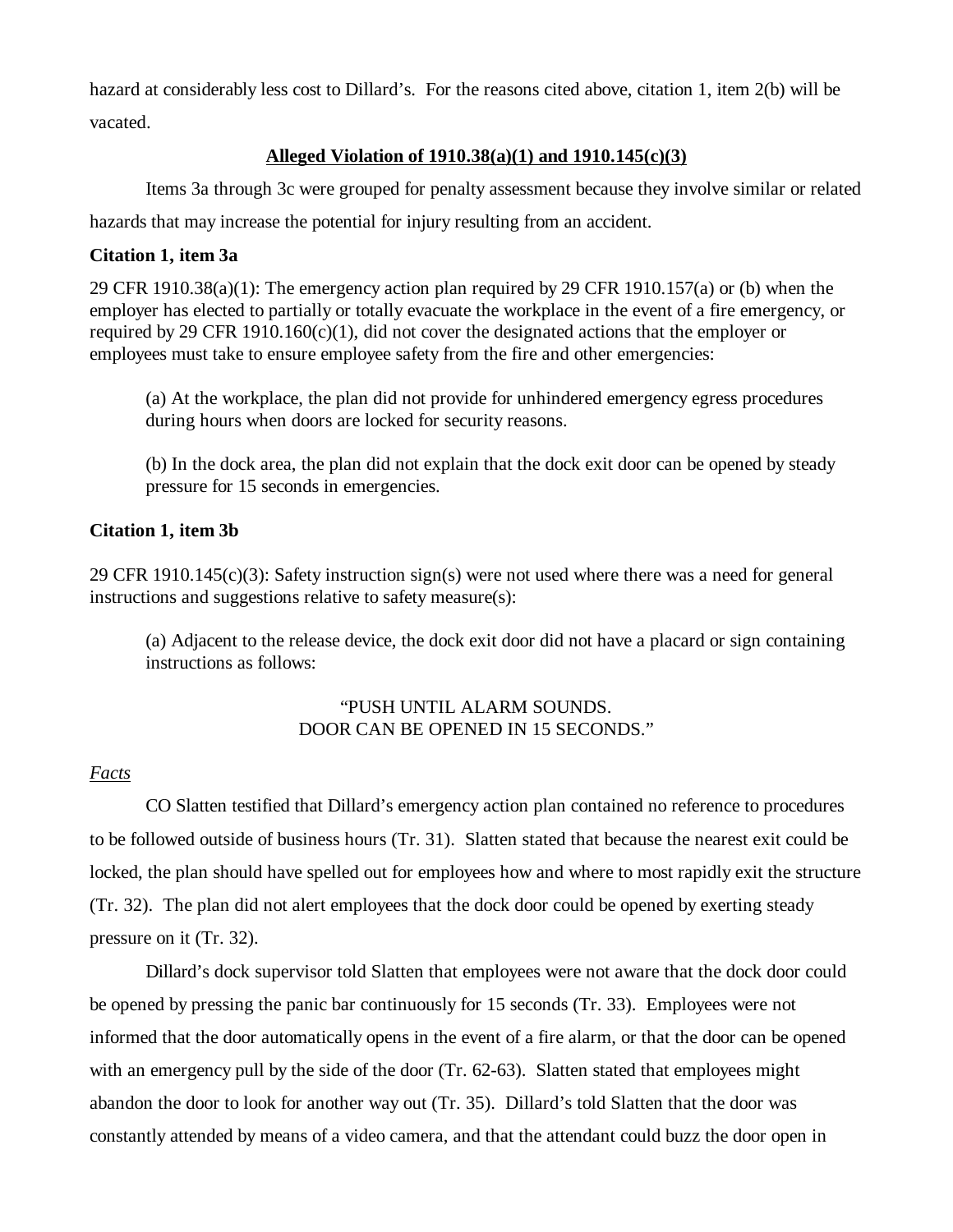case of emergency (Tr. 36-37). The attendent was not mentioned in the emergency action plan (Tr. 37). Four dock employees were exposed to the hazard, as well as any floor employees in the store outside of business hours (Tr. 36).

### *Discussion*

#### **Citation 1, item 3a**

§1910.38(a)(1) provides in relevant part that the employer must have a written emergency action plan which covers those designated actions employers and employees must take to ensure employee safety from fire and other emergencies.

As discussed above, because the practice of locking the usual main and mall exits hinder's employee emergency exit during non-business hours, Dillard's must develop a plan, designating the steps which must be taken to ensure those employees' unimpeded exit from the store during those periods while the doors are locked for security reasons. Dillard's must include such provisions in its emergency action plan.

In addition, because employees are expected to exit through the dock door, they should be informed of the delay on the panic bar, so that they are aware that that exit route is open and available in the event of an emergency.

### **Citation 1, item 3(b)**

§1910.145(c)(3) requires that Safety instruction signs shall be used where there is a need for general instructions and suggestions relative to safety measures.

CO Slatten's unrebutted testimony establishes that employees did not know how to open the dock door in the event of an emergency, and that there was a need for signage spelling out the means of egress.

The Secretary has proven the cited violations. For penalty purposes, items 3a and 3b were grouped with item 3c, discussed below.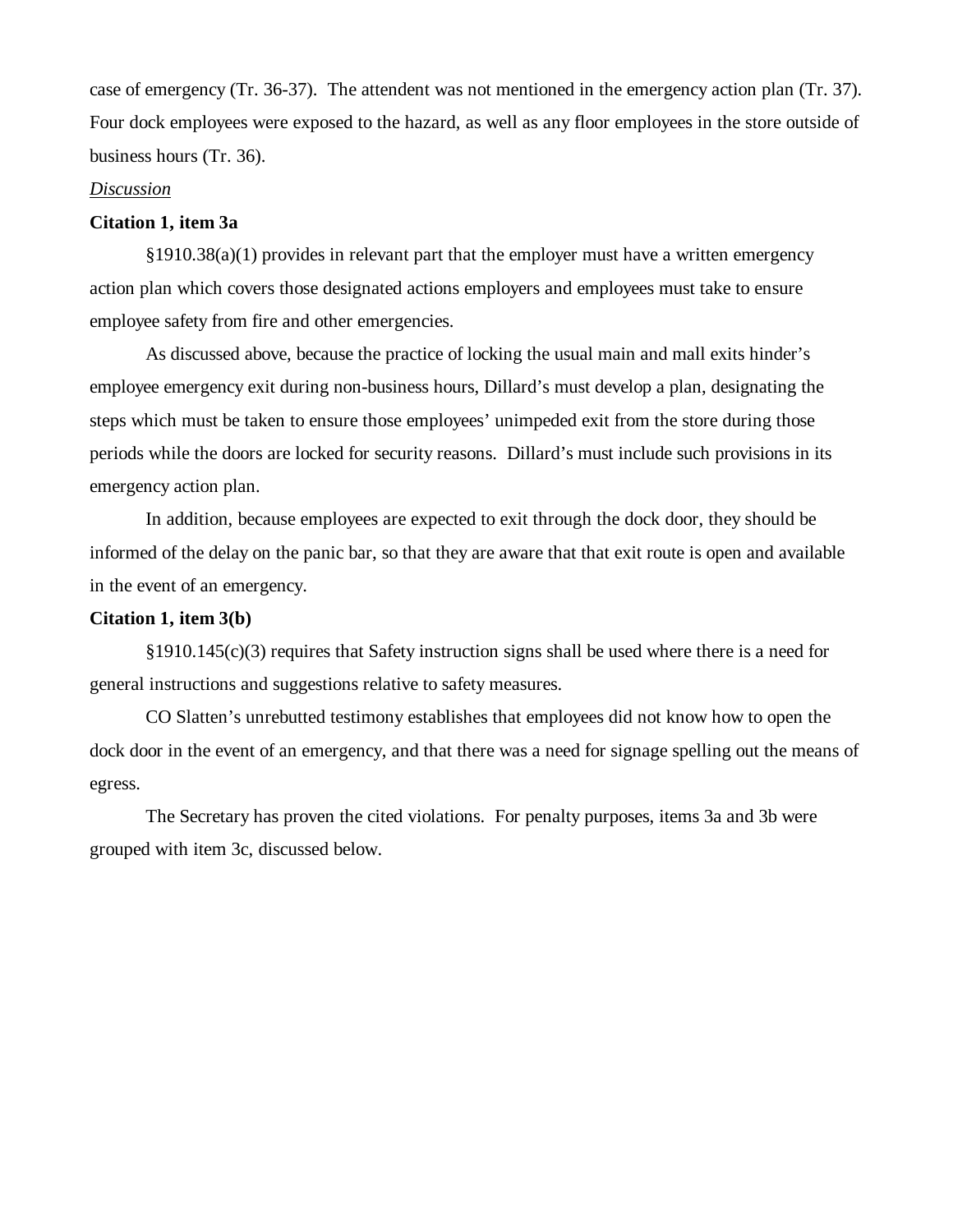## **Alleged Violation of §1910.157(g)(1)**

## **Citation 1, item 3c**

29 CFR 1910.157 $(g)(1)$ : An educational program was not provided for all employees to familiarize them with the general principles of fire extinguisher use and the hazards involved with incipient stage fire fighting:

(a) At the workplace, where the employer's emergency action plan calls for employees to extinguish incipient stage fires, initial and annual training was not conducted.

## *Facts*

CO Slatten testified that pursuant to Dillard's emergency procedures, store managers may direct employees to use fire extinguishers to put out a fire (Tr. 37). The emergency plan does not exclude the possibility of all employees using the portable extinguishers (Tr. 39). Slatten interviewed an employee, Valerie Allie, who stated that she was not trained, and did not know how to use a fire extinguisher (Tr. 38). Dillard's had an instructional sheet adequately addressing the use of fire extinguishers, which was distributed to employees as part of their orientation; nonetheless, Debbie Hoffman admitted that not all employees received the required annual trained in the use of the extinguishers (Tr. 39, 66, 73, 85, 95;

Exh. R-4).

## *Discussion*

## **§1910.157(g)(1)** provides:

Where the employer has provided portable fire extinguishers for employee use in the workplace, the employer shall also provide an educational program to familiarize employees with the general principles of fire extinguisher use and the hazards involved with incipient stage fire fighting.

The record establishes that not all Dillard's employees received annual training in the use of fire extinguishers, and the hazards involved with incipient fire fighting. Complainant has established the cited violation.

### *Penalty*

A single penalty of \$1,350.00 was proposed for the violations at citation 1, items 3a, 3b and 3c. The gravity of the cited items is low. Dillard's has alarm, sprinkler, and public address systems. The main and mall exits are locked only outside of business hours, 15 to 30 minutes before opening, and an hour after close, when a skeleton staff is in the store. Keys to the locked exits and a monitored emergency exit in the dock area are available to employees in the store. Dillard's emergency action plan, directs store management to exercise discretion in assigning fire extinguishers to employees. It is unlikely, therefore, that an untrained employee would be assigned such duty, or be exposed to the anticipated hazard.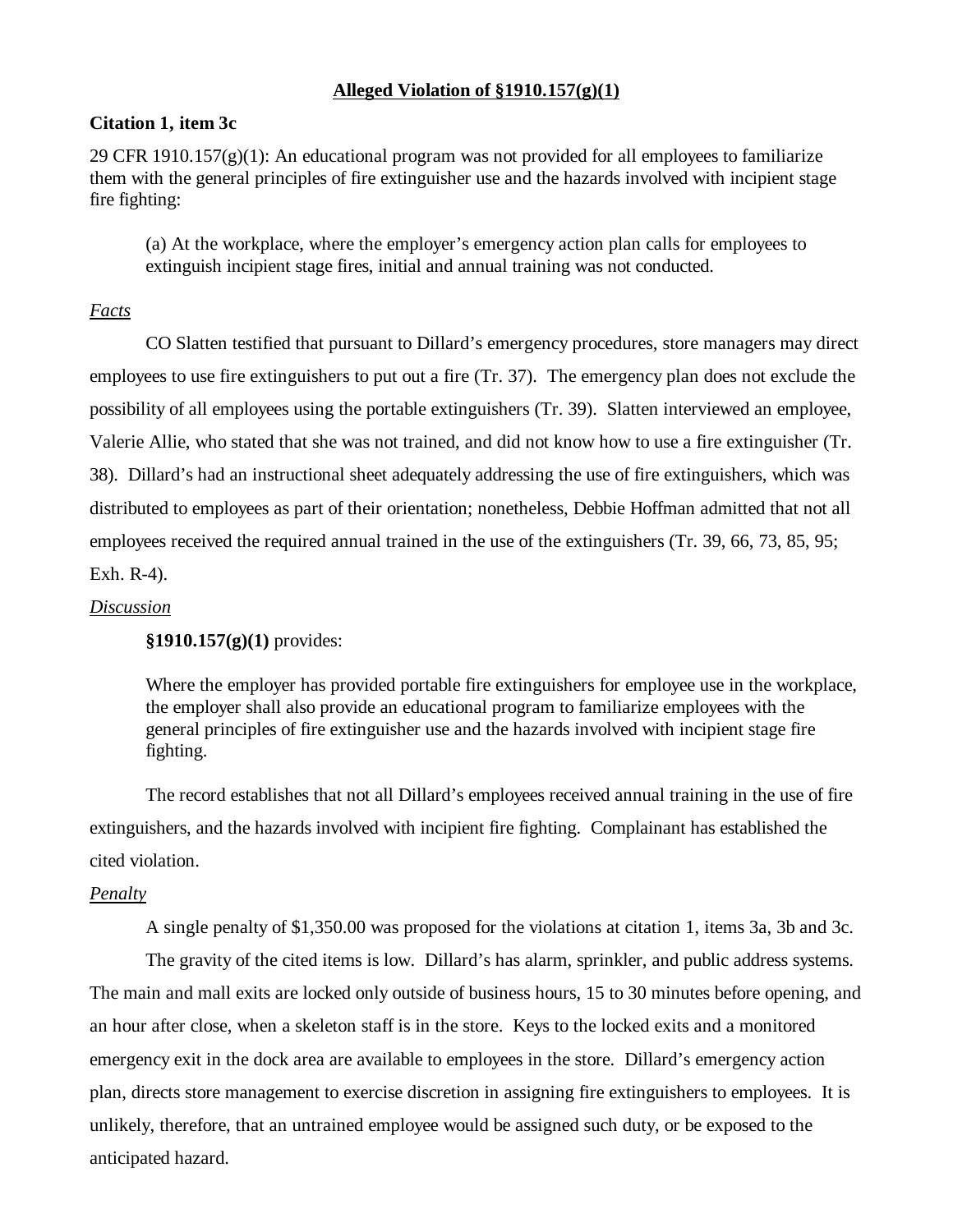Taking into account the relevant factors I find that a combined penalty of \$100.00 is warranted, and will be assessed.

# **Alleged Violation of §§910.219(d)(1), (e)(1)(i) & 1910.303(g)(1)(ii)**

Citation 1, item 4a alleges:

29 CFR 1910.219(d)(1): Pulley(s) with part(s) seven feet  $(2.13 \text{ m})$  or less from the floor or work platform were not guarded in accordance with the requirements specified at 29 CFR 1910.219(m)  $\&$ (o):

(a) In the boiler room near the work table, compressor with Century motor had an opening in the frame that allowed access to the spoke-type tail pulley.

Citation 1, item 4b alleges:

29 CFR 1910.219(e)(1)(i): Horizontal belts which had both runs 42 inches or less from the floor level were not fully enclosed by guards conforming to requirements specified in 29 CFR 1910.219(m) and (o):

(a) In the boiler room near the work table, compressor with Century motor had an opening in the frame that allowed access to the belt passing over the tail pulley.

# *Facts*

CO Slatten testified that the belts and pulleys of a compressor in the boiler room, which were approximately 32 inches off the floor, were not completely enclosed (Tr. 39-40, 67; Exh. R-35). Slatten stated that the maintenance engineer's work station was immediately beside the compressor, and that the engineer could be exposed to the pinch point hazard (Tr. 39-40). Hoffman testified that none of Dillard's employees work in the area of the compressor, and that the chair that was near the compressor was an old cosmetic chair that was being stored there (Tr. 86-87). Slatten testified that an employee would have to trip, fall, and place his or her hand into an opening measuring approximately 4 x 5 inches in order to be injured (Tr. 40-43).

## *Discussion*

Two standards address the unguarded pulley, and the Secretary has cited both.

# **§1910.219(d)(1)** provides:

Pulleys, any parts of which are seven (7) feet or less from the floor or working platform, shall be guarded in accordance with the standards specified in paragraphs (m) and (o) of this section.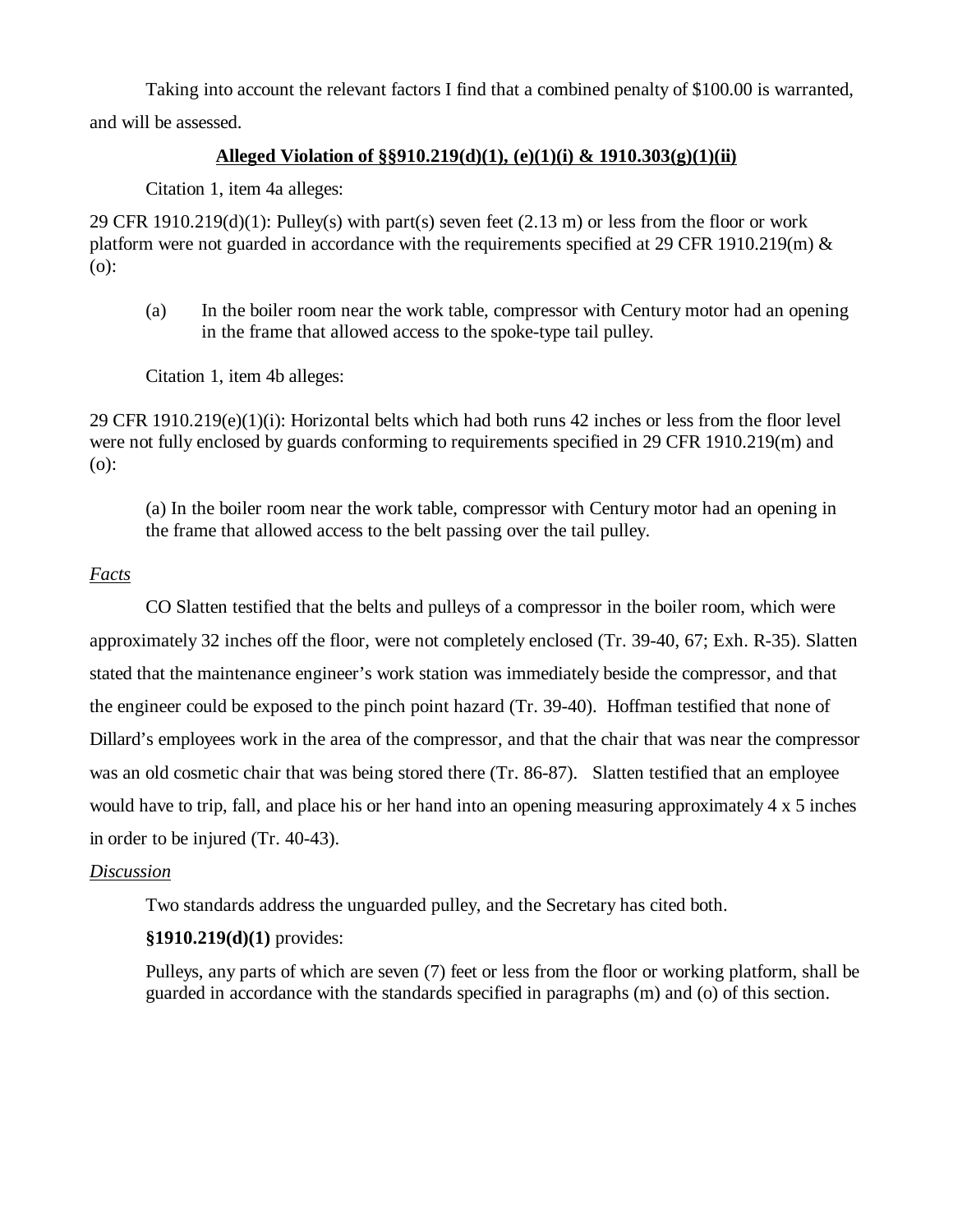**§1910.219(e)(1)(i)** provides, in relevant part:

. . . where both runs of a horizontal belt are 42 inches or less from the floor, the belt shall be fully enclosed in accordance with paragraphs (m) and (o) of this section.

The Commission has held that in order to establish employee exposure to a machine guarding violation the Secretary must show, not that exposure is theoretically possible, but that an employee's entry into the zone of danger is "reasonably predictable." *Fabricated Metal Products Inc.,* 18 BNA OSHC 1072, 1997 CCH OSHD ¶31,463 (No. 93-1853, 1997)[Liklihood of employees working one to two feet away inadvertently slipping or falling into unguarded camshaft too remote to support a finding of employee exposure].

In this case, the evidence does not establish that any Dillard's employees worked in the area of the compressor. The 4 x 5 inch opening in the pulley guard is recessed above the body of the compressor and sandwiched between a full guard and other motor parts. It is unlikely that any employee could inadvertently access the zone of danger.

 The Secretary failed to prove, by a preponderance of the evidence, that any employees were exposed to the cited hazard. Citation 1, items 4a and 4b are vacated.

### **Alleged Violation of §1910.303(g)(1)(ii)**

Citation 1, item 5 alleges:

 $29$  CFR  $1910.303(g)(1)(ii)$ : Working space about electric equipment rated 600 volts, nominal, or less was used for storage:

(a) In the boiler room, Gould disconnects by the stairs, by the chemical storage and in the corner had obstructions in front of them.

#### *Facts*

CO Slatten testified that she observed aluminum framing, boxes and a chair stored in front of the cited electrical box, which Slatten was told controlled the lights (Tr. 44-45, 71; Exh. R-33). Slatten stated that the materials impinged upon the work area required by the cited standard (Tr. 44-45). Slatten did not know whether any of Dillard's employees worked on the store's electrical equipment (Tr. 70).

Debbie Hoffman testified that the items Slatten saw were not in storage, but were being discarded. Hoffman stated that trash from the penthouse storage area had been moved near the door the previous day in preparation to being taken down the stairs (Tr. 87).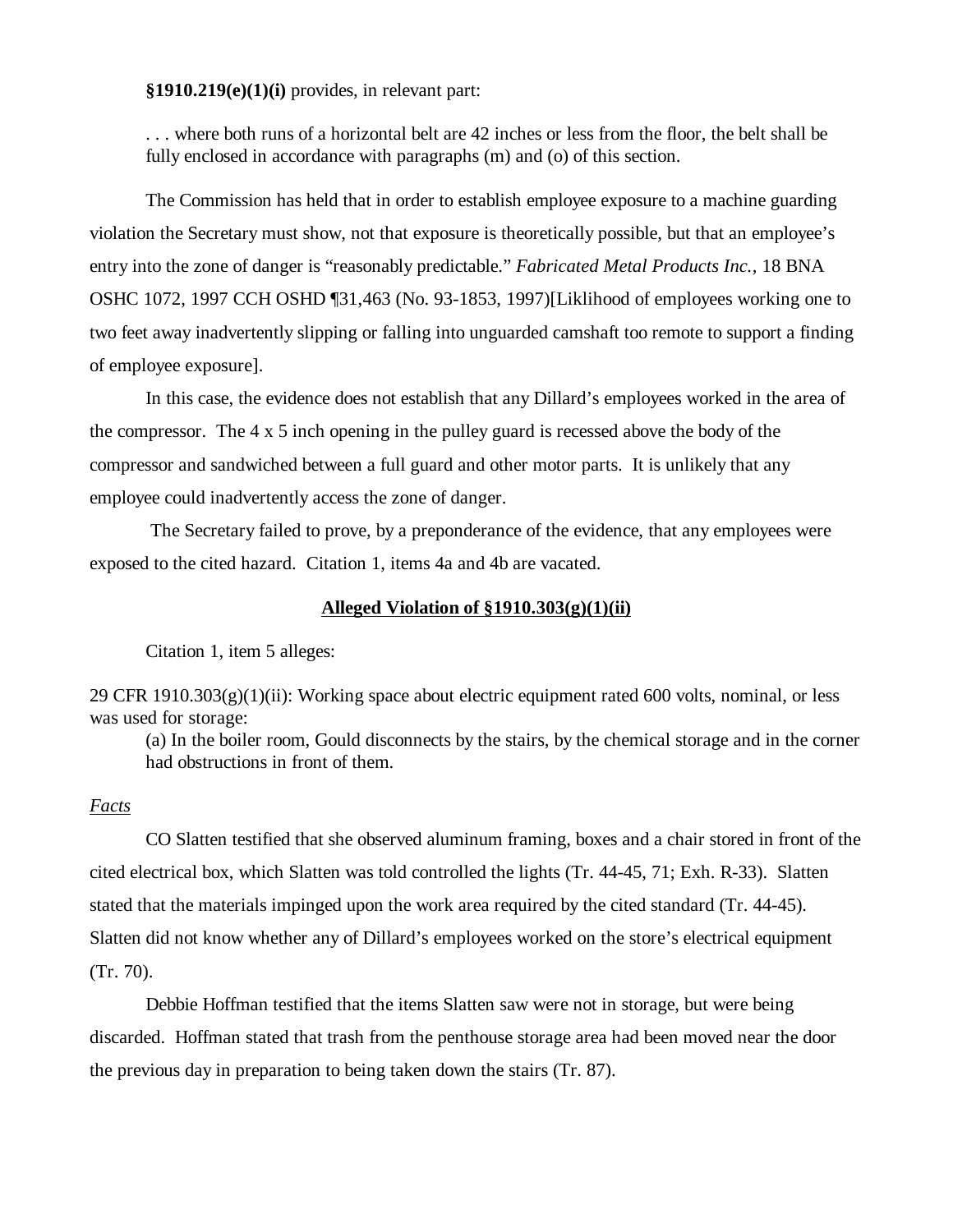### *Discussion*

**§1910.303(g)(1)(ii)** provides that "[w]orking space required by this subpart may not be used for storage..."

The evidence establishes that the trash pile described by Slatten was a temporary condition. Because the items were not being stored, there is no violation of the cited standard. Two other locations are listed in the citation; however, no evidence concerning those locations was introduced by the Secretary.

The Secretary has failed to demonstrate the cited violations by a preponderance of the evidence, and this citation must be vacated.

### **Alleged Violation of §1910.305(b)(1)**

Citation 1, item 6 alleges:

29 CFR 1910.305(b)(1): Unused openings in boxes, cabinets, or fittings were not effectively closed: (a) In the boiler room, open knockout holes in Gould disconnect boxes for the overhead heaters.

## *Facts*

CO Slatten testified that Dillard's had not guarded unused knockout holes in an electrical box used for heaters that were not in use (Tr. 46). CO Slatten admitted that she could not reach any energized parts through the cited holes, but believed that when the heaters were in use, there might be a hazard (Tr. 46-47).

## *Discussion*

**§1910.305(b)(1)** requires that ". . .unused openings in cabinets, boxes, and fittings shall be effectively closed.

Complainant admits there is no access to any energized parts through the unused openings. Because there is no employee exposure, this item will be vacated.

### **ORDER**

1. Citation 1, item 1a, alleging violation of 29 CFR §1910.22(b)(1) is AFFIRMED as an "other than serious" violation, and a penalty of \$50.00 is ASSESSED.

2. Citation 1, item 1b, alleging violation of 29 CFR §1910.141(a)(5) is VACATED.

3. Citation 1, item 2a, alleging violation of 29 CFR §1910.36(d)(2) is VACATED.

4. Citation 1, item 2b, alleging violation of 29 CFR §1910.37(k)(2) is VACATED.